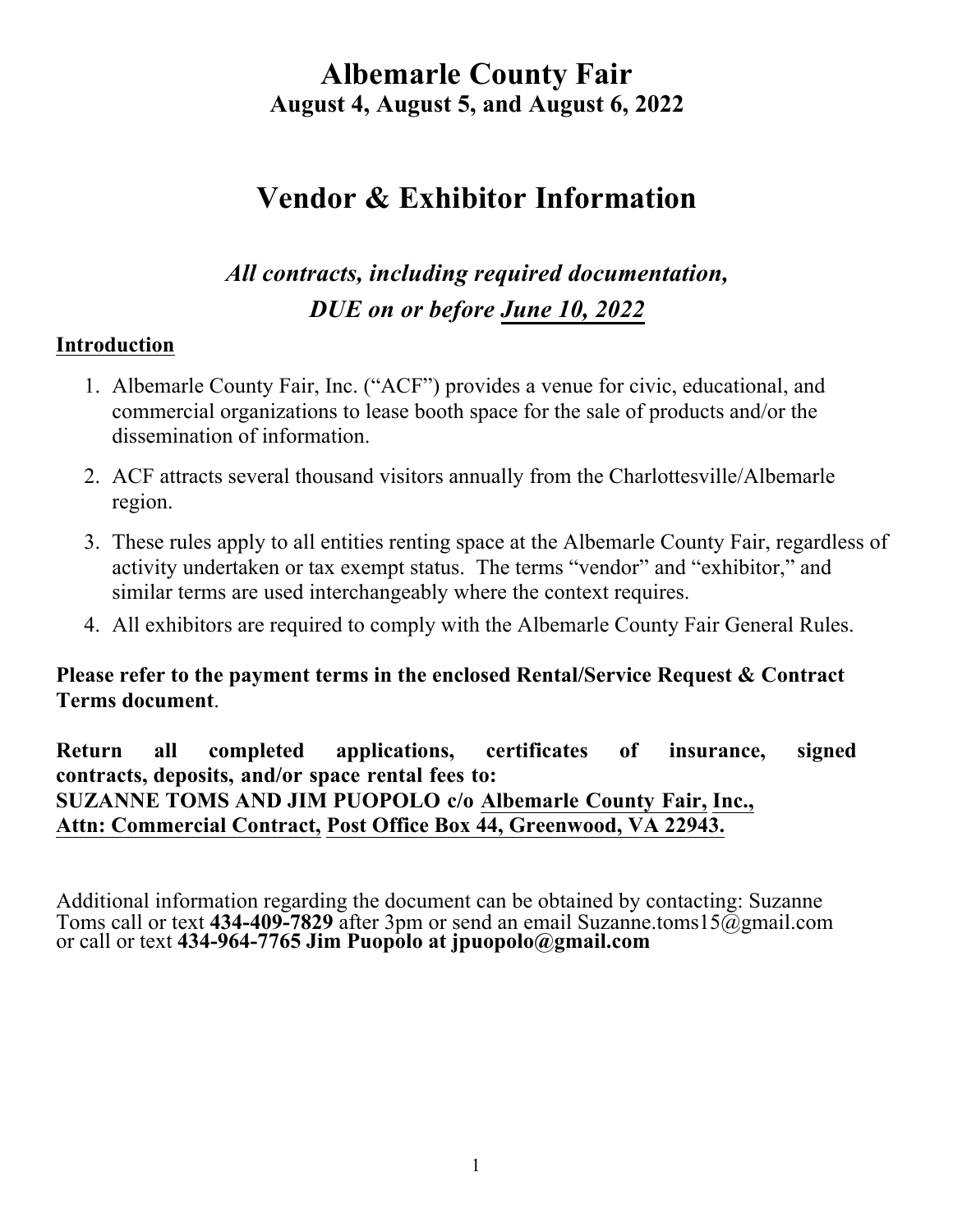# **Vendor/Exhibitor Rules - General**

- 1. Upon arrival for set up, Vendors and Exhibitors must report to the Commercial Office to receive assigned rental space and to confirm fee payment.
- 2. Rental spaces are to be set-up according to the following schedule. Please request the time and date of your choice. All choices are on a first come basis. All set-ups must be complete at least one hour prior to daily opening (N/A for wine event):

#### **Set-Up Times**

| <b>Thursday, August 4</b> | $10am - 3pm$ |
|---------------------------|--------------|
| <b>Friday, August 5</b>   | 8am-9am      |
| <b>Saturday, August 6</b> | 8am-9am      |

#### **Daily Operating Hours**

| Thursday, August 4      | $4pm-9pm$  |
|-------------------------|------------|
| <b>Friday, August 5</b> | $10am-9pm$ |
| Saturday, August 6      | $10am-9pm$ |

- 3. All Exhibitors and Vendors must present a Space Rental Agreement, signed by ACF management, prior to setting up at the Fair and must retain a copy of such agreement in their rental spaces throughout the duration of the Fair.
- 4. All required certificates of insurance (as set forth in "Insurance Requirements" below) must be presented to ACF management before receiving a rental assignment. Thereafter, the certificate(s) must be displayed in the rental space.
- 5. Exhibits and vending booths may **NOT** be removed prior to **9**pm on **August 6**, 20**22** without written permission by ACF management. Violators of this rule will not be allowed to return the following year.
- 6. Outdoor Exhibitors and Vendors are responsible for providing their own building structures as specified in the space rental contract. Outside Exhibitors and Vendors may erect a white canopy over their spaces, but the use of tarps is strictly forbidden during fair operating hours.
- 7. All rental locations are assigned by ACF management and may not be changed without the approval of the same.
- 8. The use of a public address system, recorders, bells, music, etc., or other means of attracting attention is prohibited.
- 9. All business must be confined to the assigned rental space. Solicitation or distribution of written materials by any organization or individual outside of such space without prior approval from the ACF Board of Directors is prohibited. Failure to comply with this request will be grounds for immediate expulsion from ACF grounds.
- 10. All signage must be neat, clear, concise and professional in appearance and is subject to approval by ACF management.
- 11. Display or sale of sexually explicit, racially charged, or other materials deemed inconsistent with the mission of ACF is prohibited. Failure to comply with this request will result in expulsion from the grounds.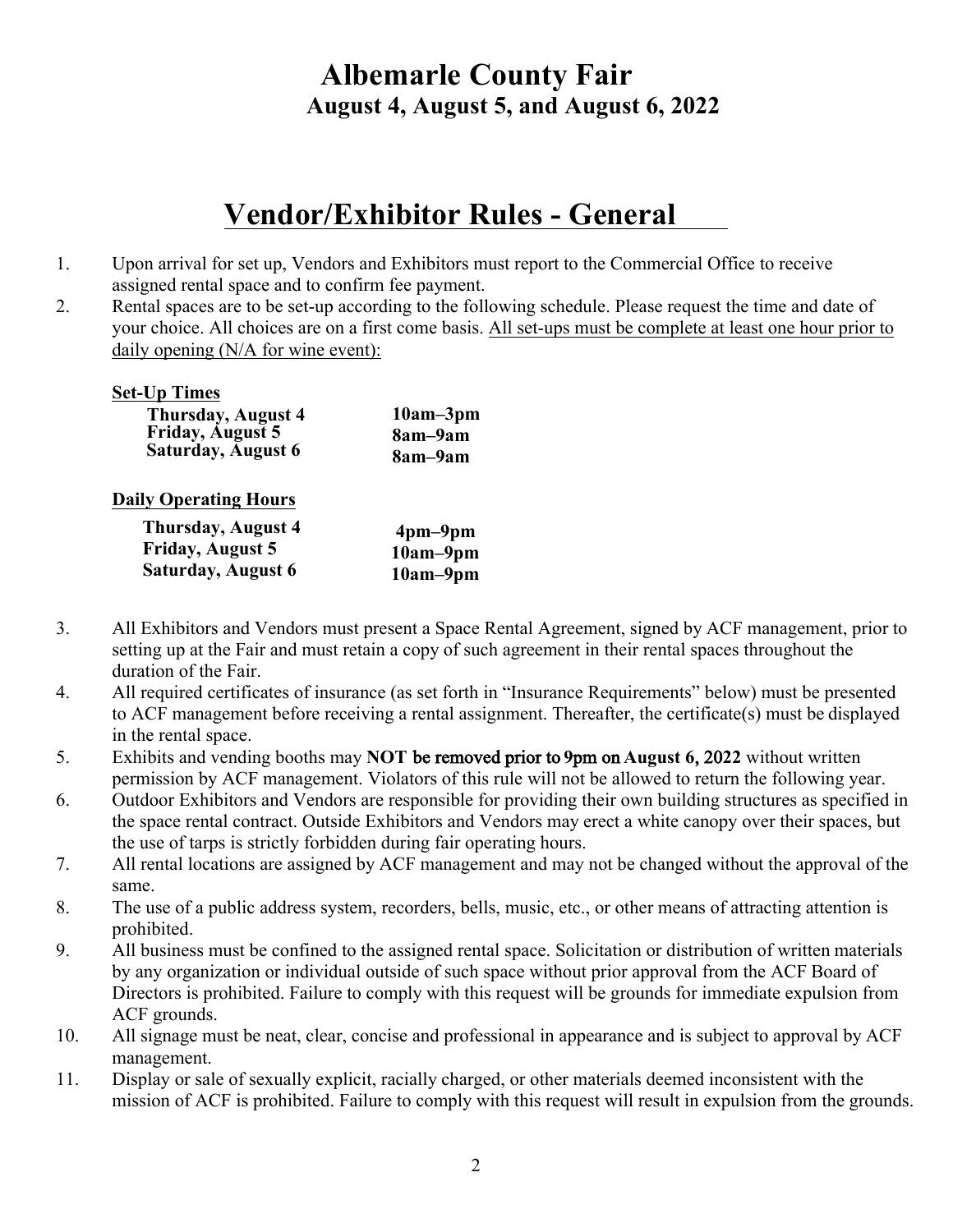12. ACF management reserves the right to approve all pricing. All prices must be submitted with the application on or before the due date. Pricing must stay the same throughout the entire fair.

13. A sign must be posted in a conspicuous location at the entrance or front of the assigned rental space prior to the Fair opening noting the prices of goods and services to be sold.

14. Persons or companies conducting prize drawings and/or raffles must submit a prize list to ACF management by July 1, 20**22** prior to the opening of the Fair and mail a verifiable name/address list of winners within two weeks of close of the contest to the Fair office.

15. The sale of beverages in glass containers is prohibited.

16. Styrofoam is NOT ALLOWED on fairgrounds.

17. Intoxicating liquors may not be sold, given away or consumed at any time on fairgrounds except in specially designated areas.

18. Bicycles are prohibited on the fairgrounds, with exception of police security.

19. Exhibitors and Vendors must keep rental space clean and free of trash at all times and remove all trash and waste materials at closing each night to provided receptacles**.** Additional guidelines will be provided upon arrival.

20. Exhibitors and Vendors must contact ACF management to disconnect electrical service and inspect the rental space for cleanliness at checkout following the Fair. Failure to do so may result in refusal to grant renewal contract in successive years, and additional fees. All vendors must have their areas completely cleaned and broken down by 12pm on Sunday**, August 7**, **2022** and vacate premises. Failure to do so could result in additional fees**.**

21. Parking is prohibited within the fairgrounds and may result in towing.

22. Restocking and deliveries must be completed one hour prior to opening. Vehicles for these purposes will not be permitted on the grounds within one hour prior to opening or one-half hour after closing.

23. Exhibitors and Vendors must provide their own internal wiring and 100 ft of cable to reach ACF electrical outlets.

24. In the event of an emergency, ACF management retains the right to alter any and all rules to insure safety.

- 25. In fairness to all, ACF will not accept requests for exclusives.
- 26. Smoking is prohibited in all fairground tents and rental spaces.
- 27. Vendors can only sell Pepsi products.

#### **Food Vendors**

- 1. **ALL FOOD VENDORS MUST OBTAIN A TEMPORARY RESTAURANT PERMIT** from the Charlottesville Health Department to be eligible to participate in the Fair. Applications are available by calling 434-972-6259.
- 2. Food vendors cooking in deep fat fryers or ordinary fryers must have a multipurpose chemical fire extinguisher that is rated at least 2A-15BD or a CO2 extinguisher with at least a 15BC rating.
- 3. High-pressure CO2 cylinders located in food vendor areas must be permanently secured to a wall or partition.

### **Exhibitors**

- 1. All exhibit activities must be confined to your rental space.
- 2. Exhibit design may not impede the normal flow of pedestrian traffic in the tent/around the display.
- 3. Microphone use by vendors to conduct business is prohibited.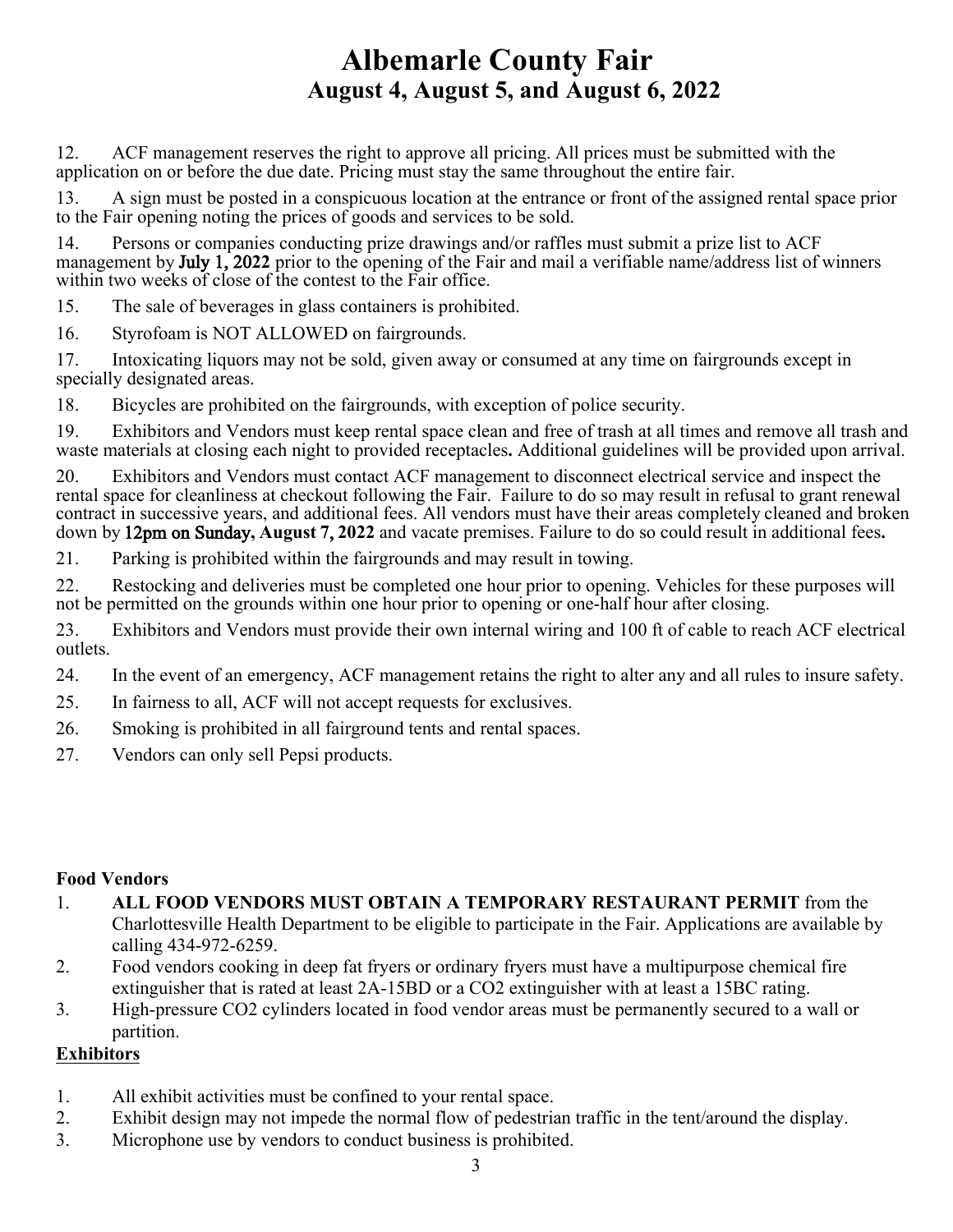#### **Insurance Requirements**

All exhibitors and food vendors, regardless of type, tax status, or Fair activity, must obtain a \$1,000,000 liability insurance policy naming Albemarle County Fair, Inc. and James Monroe's Highland as an additional insured. Please be aware that a **certificate of proof of insurance must be presented to the Albemarle County Fair prior to opening your vendor space**.

#### **Tickets**

Exhibitors and Vendors will be provided with a set amount of daily tickets for individuals manning a vendor/exhibitor booth.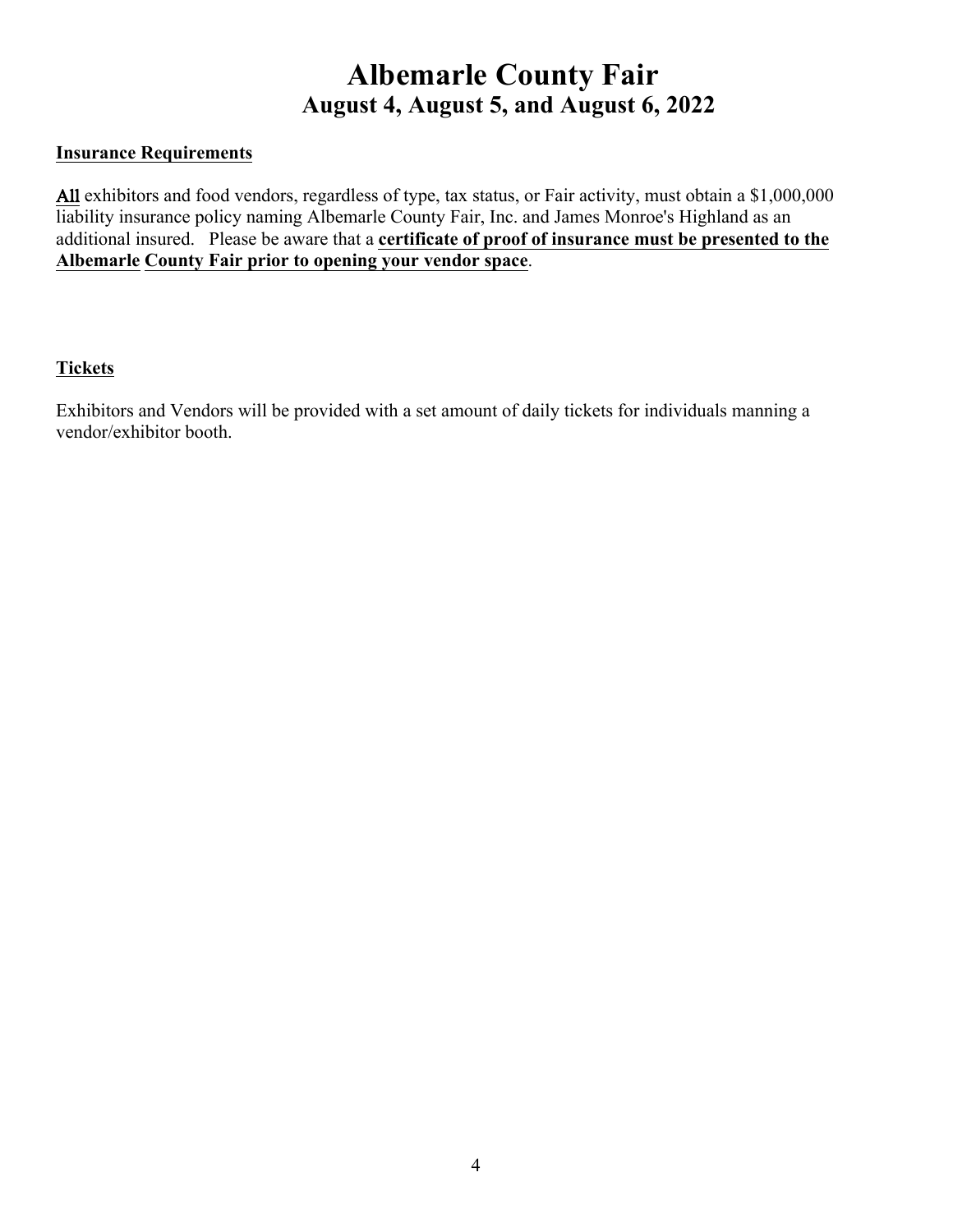# **Albemarle County Fair** August 4, August 5, and August 6, 2022 **Vendor/Exhibitor Information**

### PLEASE TYPE OR PRINT LEGIBLY

\*\*NOTE: Food vendors must submit proof of a Commonwealth of Virginia Department of Health permit/license before this Contract will be processed and before any rental space will be assigned.

| and the control of the control of the control of the control of the control of the control of the control of the |  |  |
|------------------------------------------------------------------------------------------------------------------|--|--|
|                                                                                                                  |  |  |
|                                                                                                                  |  |  |
|                                                                                                                  |  |  |
| Description of all equipment requiring electricity and required voltage:                                         |  |  |
|                                                                                                                  |  |  |
|                                                                                                                  |  |  |
|                                                                                                                  |  |  |
|                                                                                                                  |  |  |
|                                                                                                                  |  |  |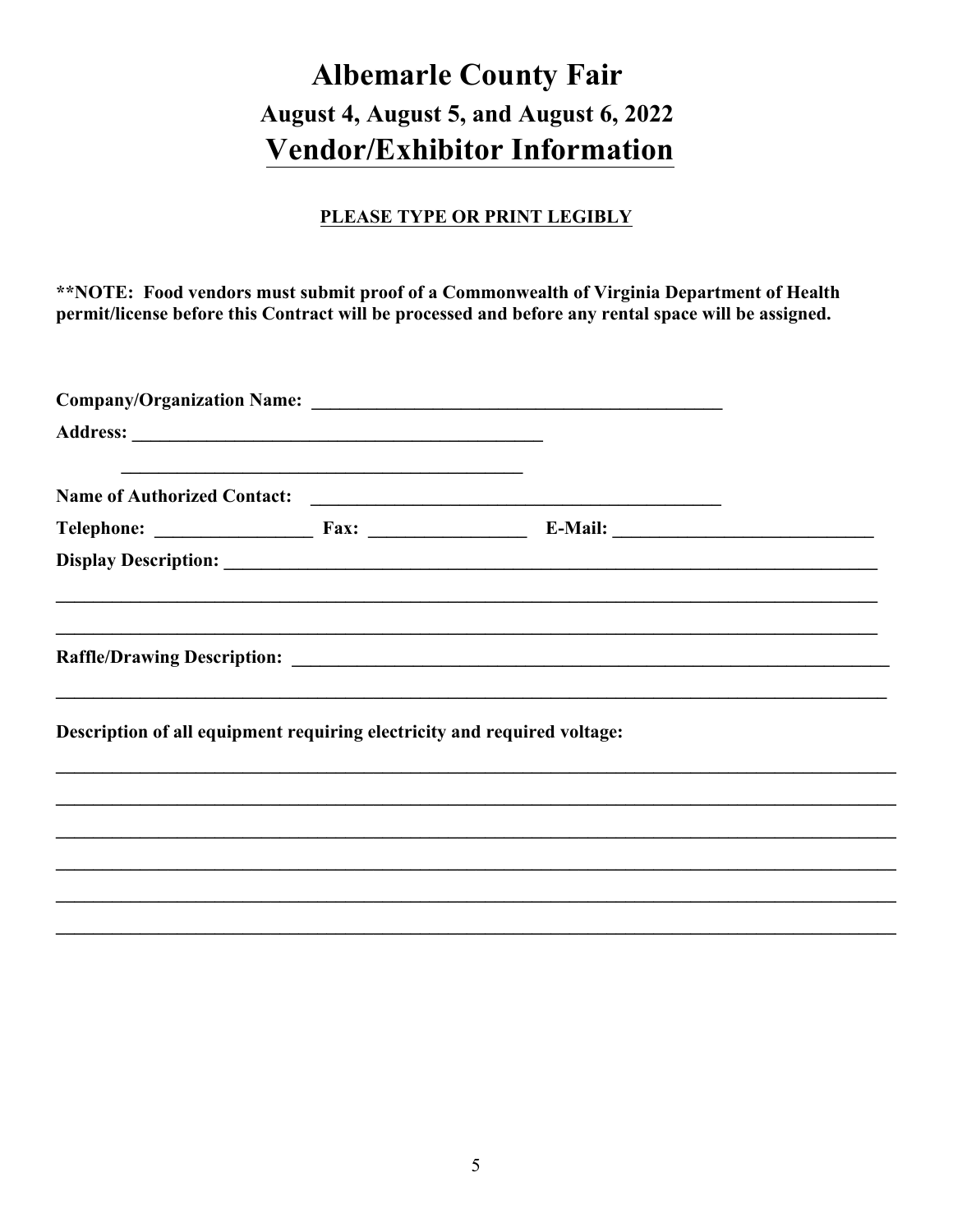## **Rental/Service Request & Contract Terms**

**Daily Operating Hours Thursday, August 4, 4–9pm** 

#### **Friday, August 5, 10am–9pm Saturday, August 6, 10am–9pm**

#### **ALL EXHIBITS AND CONCESSIONS ARE EXPECTED TO BE OPEN DURING THESE HOURS. ALL EXHIBIT AND VENDOR ITEMS, INCLUDING TRAILERS, HITCHES, PERSONAL ITEMS, ETC., MUST BE CONTAINED WITHIN ASSIGNED SPACES.**

#### **Vending & Exhibitor Space**

**Vendor spaces with one (1) 110-volt for 10 amp capacity duplex outlet included:** 

| <b>Commercial or Non-Profit Sales of Food &amp; Beverages</b>                                                                                                                 |    |              | <b>Total</b> |
|-------------------------------------------------------------------------------------------------------------------------------------------------------------------------------|----|--------------|--------------|
| $10x10$ Space                                                                                                                                                                 | Ø) | \$200        |              |
| 10x20 Space                                                                                                                                                                   | @, | \$350        |              |
| <b>Exhibitor Space</b>                                                                                                                                                        |    |              |              |
| <b>Commercial or Non-Profit (Non-food)</b>                                                                                                                                    |    |              |              |
| $10x10$ Space                                                                                                                                                                 |    | \$200<br>(a) |              |
| $20x10$ Space                                                                                                                                                                 |    | \$300<br>(a) |              |
| ELECTRICAL SERVICE IS ONLY PROVIDED DURING FAIR HOURS. Additional electrical<br>service is your responsibility and must be ordered by July 1, 2021 to guarantee availability. |    |              |              |
| <b>Number</b>                                                                                                                                                                 |    |              | <b>Total</b> |
| 110Volt/10Amp<br>$^{\textregistered}$                                                                                                                                         |    | \$75 each    |              |
| 220Volt/20Amp<br>$\mathcal{D}_{\mathcal{A}}$                                                                                                                                  |    | \$150 each   |              |
| <b>Total Due and Terms Of Payment</b>                                                                                                                                         |    |              |              |
| <b>Rental Space:</b>                                                                                                                                                          |    |              |              |
| <b>Additional Electrical Service:</b>                                                                                                                                         |    |              |              |

**Total Amount Due: \_\_\_\_\_\_\_\_\_**

No rental space will be assigned until all of the following items have been received:

- Full payment for Rental space and additional electrical service.
- A copy of Certificate of Insurance.
- A signed Space Rental Contract.
- § A completed Information and Equipment Sheet.
- § Proof of Health Department license (food vendors)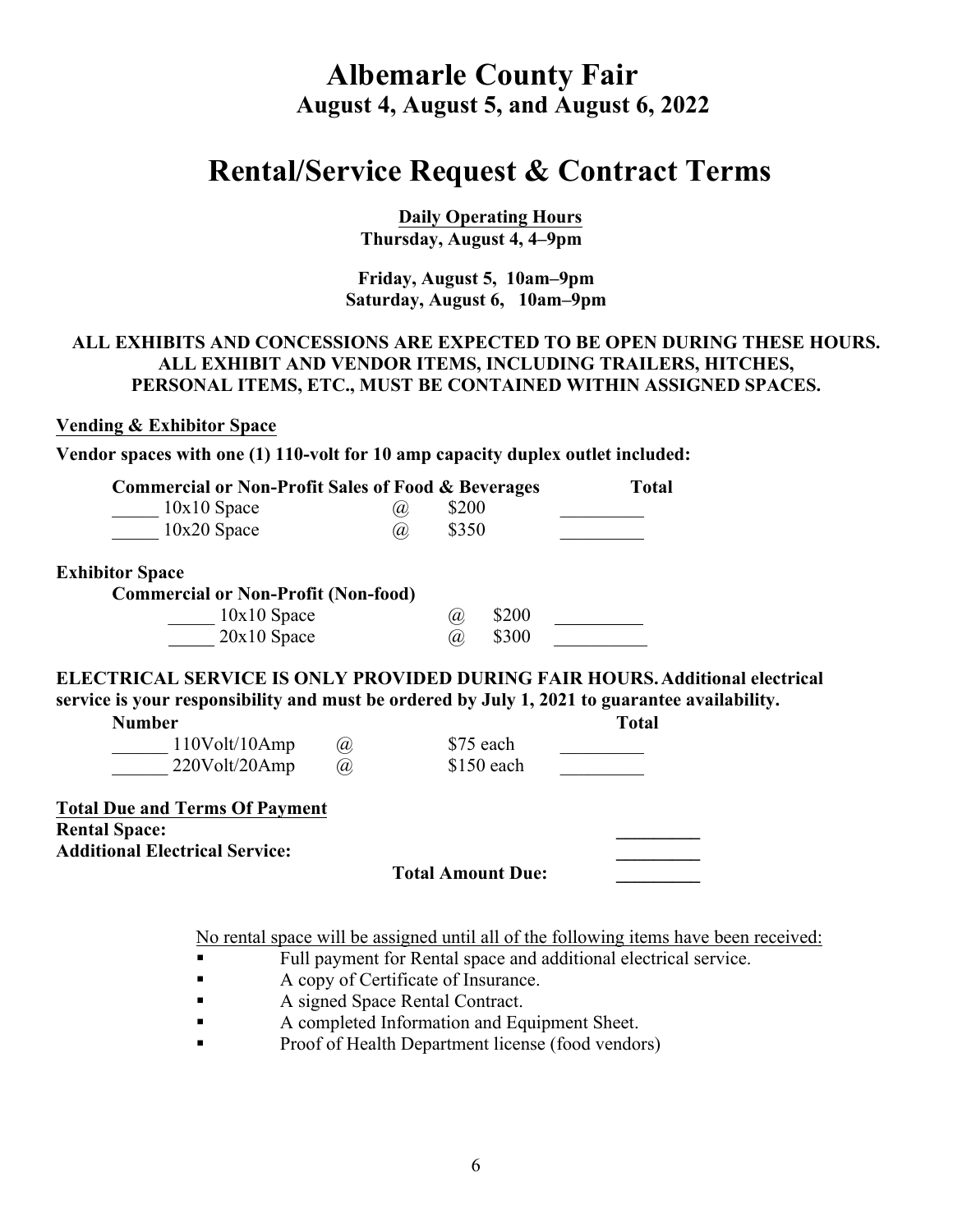# **2022 ALBEMARLE COUNTY FAIR SPACE RENTAL CONTRACT**

This Space Rental Contract (the "Contract") is made between (hereafter "LICENSEE"), and Albemarle County Fair, Inc. (ACF, Inc.), a Virginia Corporation (hereafter "LICENSOR").

LICENSEE and LICENSOR agree as follows:

- 1. In addition to the following terms and conditions, LICENSEE agrees to fully abide by and comply with the Albemarle County Fair General Rules and Regulations as published in the 2022 Catalog (the "Rules"), a copy of which is available in LICENSOR's office. The Rules are incorporated into this Contract by this reference.
- 2. The location of LICENSEE's rental space ("Licensee's Space") within the Fairgrounds shall be determined by LICENSOR in its sole and absolute discretion.
- 3. Prior to occupying Licensee's Space, LICENSEE must provide a Certificate of Insurance to LICENSOR in the amount of \$1,000,000 Liability coverage naming LICENSOR as additional insured.
- 4. LICENSEE is responsible for removing from Licensee's Space all trash, refuse, equipment and other items by 12pm, **August 7**, 20**22**, after which time LICENSOR will claim ownership of equipment and invoice LICENSEE for reasonable expenses for removal of remaining trash, refuse, equipment and other items left in Licensee's Space.
- 5. LICENSEE is responsible for providing all equipment and display fixtures to be used in Licensee's Space and shall submit written specifications of fixtures to be erected to LICENSOR a minimum of 14 days prior to Fair opening.
- 6. LICENSEE is responsible for obtaining any and all necessary permits for operation of business, including, but not limited to, health, building, and electrical permits, and shall insure that all structures meet current county, state, and federal building code standards.
- 7. LICENSEE assumes all risk of damage or loss to persons or property, for any reason whatsoever, resulting from any act or omission under this Contract and LICENSEE's use of Licensee's Space as set forth hereunder, and LICENSEE agrees to indemnify and hold LICENSOR, its officers, directors, employees, volunteers, contractors and agents harmless of and from any and all liability, suits, judgments, costs and expenses, including all attorney's fees arising from any negligent or intentional wrongful act or omission of LICENSEE, its officers, directors, employees, volunteers, contractors, agents, or licensees. It is further understood and agreed that LICENSOR shall incur no liability to LICENSEE, other than its obligation to provide Licensee's Space as agreed upon herein.
- 8. LICENSOR retains the right to approve all materials printed, displayed or sold on the Fairgrounds, and upon request LICENSEE shall cease the sale and display of materials deemed offensive by LICENSOR. Failure to comply with this request will be grounds for immediate expulsion of LICENSEE from grounds and termination of this Contract with no right of LICENSEE to a refund under this agreement or remuneration for potential lost earnings or reputational harm.
- 9. LICENSOR reserves the right to terminate this Contract and require closure of and removal of all buildings, booths, equipment and other materials from Licensee's Space at any time if LICENSEE violates the terms or spirit of this Contract, including the General Rules of ACF, Inc.